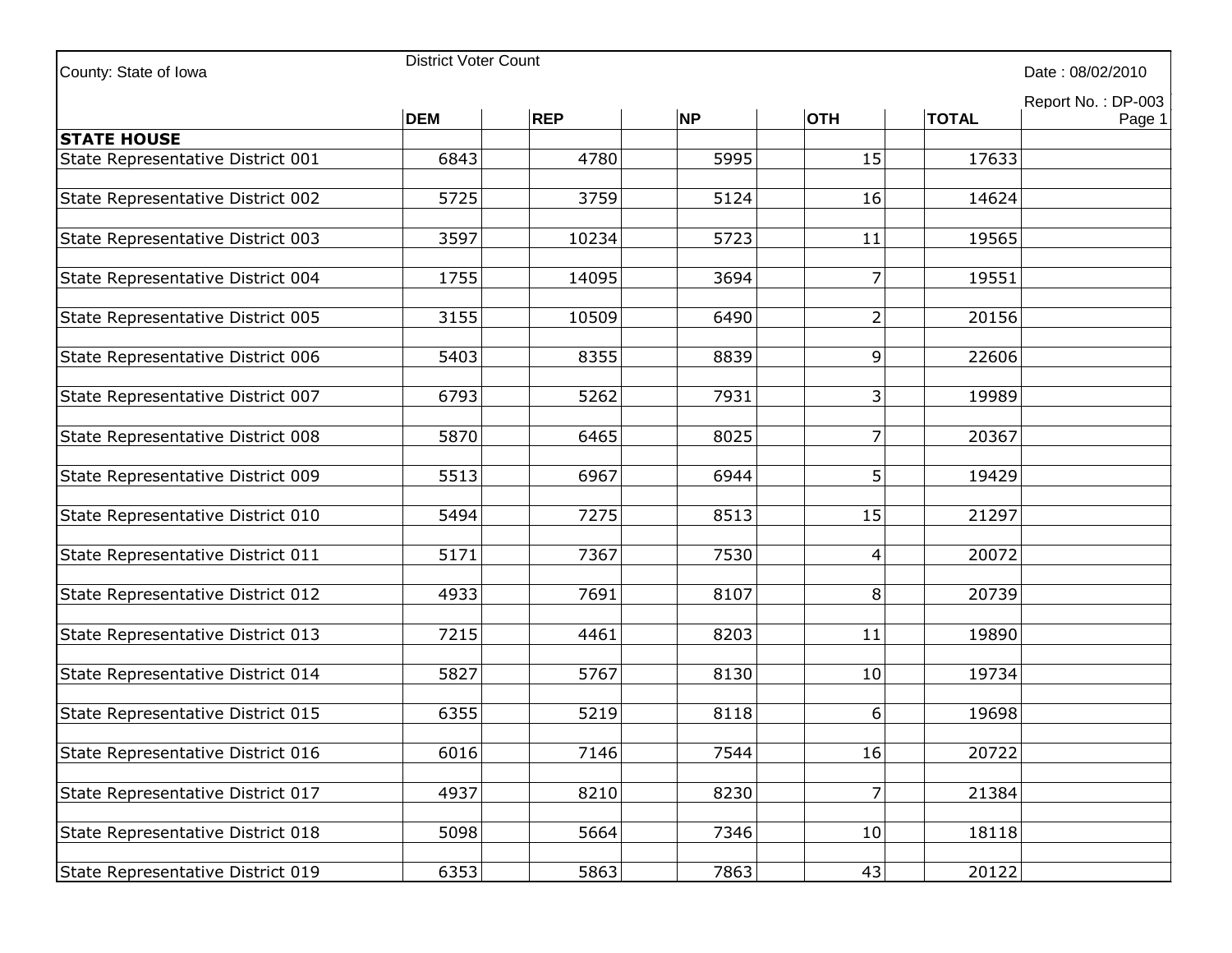|                                   | <b>DEM</b> | <b>REP</b> | <b>NP</b> | <b>OTH</b>     | <b>TOTAL</b> | Page 2 |
|-----------------------------------|------------|------------|-----------|----------------|--------------|--------|
| State Representative District 020 | 6906       | 7237       | 8809      | 17             | 22969        |        |
|                                   |            |            |           |                |              |        |
| State Representative District 021 | 7119       | 4356       | 6985      | 11             | 18471        |        |
|                                   |            |            |           |                |              |        |
| State Representative District 022 | 9304       | 2426       | 6569      | 10             | 18309        |        |
| State Representative District 023 | 6290       | 4744       | 8733      | 12             | 19779        |        |
|                                   |            |            |           |                |              |        |
| State Representative District 024 | 5471       | 5517       | 7624      | $\overline{3}$ | 18615        |        |
|                                   |            |            |           |                |              |        |
| State Representative District 025 | 9081       | 4391       | 8176      | 14             | 21662        |        |
|                                   |            |            |           |                |              |        |
| State Representative District 026 | 7405       | 3879       | 7828      | 5              | 19117        |        |
|                                   |            | 3805       |           |                |              |        |
| State Representative District 027 | 9168       |            | 6628      | 11             | 19612        |        |
| State Representative District 028 | 8587       | 4196       | 6453      | 6              | 19242        |        |
|                                   |            |            |           |                |              |        |
| State Representative District 029 | 9213       | 6615       | 8577      | 24             | 24429        |        |
|                                   |            |            |           |                |              |        |
| State Representative District 030 | 12573      | 6364       | 10090     | 40             | 29067        |        |
|                                   |            |            |           |                |              |        |
| State Representative District 031 | 7070       | 5453       | 8825      | 6              | 21354        |        |
|                                   |            |            |           |                |              |        |
| State Representative District 032 | 6648       | 6619       | 8590      | 14             | 21871        |        |
| State Representative District 033 | 8934       | 3666       | 7845      | 37             | 20482        |        |
|                                   |            |            |           |                |              |        |
| State Representative District 034 | 8325       | 4665       | 7234      | 18             | 20242        |        |
|                                   |            |            |           |                |              |        |
| State Representative District 035 | 7911       | 7570       | 9257      | 16             | 24754        |        |
|                                   |            |            |           |                |              |        |
| State Representative District 036 | 7991       | 8136       | 9819      | 28             | 25974        |        |
|                                   |            | 7071       |           |                | 22670        |        |
| State Representative District 037 | 7502       |            | 8075      | 22             |              |        |
| State Representative District 038 | 8768       | 5029       | 6141      | 22             | 19960        |        |
|                                   |            |            |           |                |              |        |
| State Representative District 039 | 6017       | 5978       | 9023      | 12             | 21030        |        |
|                                   |            |            |           |                |              |        |
| State Representative District 040 | 5278       | 7683       | 7498      | $\overline{9}$ | 20468        |        |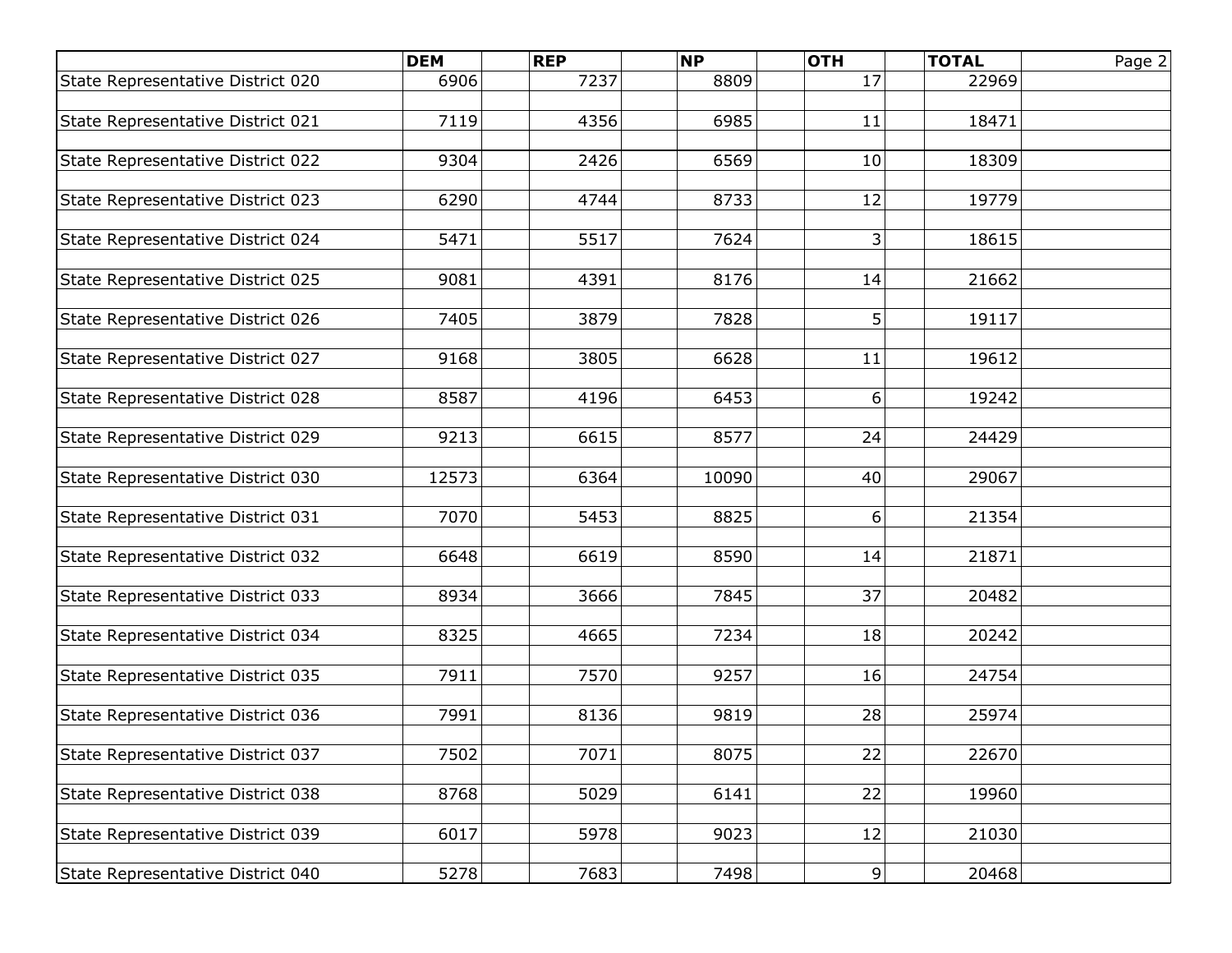|                                   | <b>DEM</b> | <b>REP</b> | <b>NP</b> | <b>OTH</b>     | <b>TOTAL</b> | Page 3 |
|-----------------------------------|------------|------------|-----------|----------------|--------------|--------|
| State Representative District 041 | 8220       | 6114       | 6437      | 9              | 20780        |        |
|                                   |            |            |           |                |              |        |
| State Representative District 042 | 8824       | 7472       | 7224      | 22             | 23542        |        |
|                                   |            |            |           |                |              |        |
| State Representative District 043 | 6391       | 5963       | 7198      | 6              | 19558        |        |
| State Representative District 044 | 5301       | 7171       | 7595      | $\overline{7}$ | 20074        |        |
|                                   |            |            |           |                |              |        |
| State Representative District 045 | 8218       | 5919       | 10700     | 123            | 24960        |        |
|                                   |            |            |           |                |              |        |
| State Representative District 046 | 8614       | 6544       | 8316      | 45             | 23519        |        |
|                                   |            |            |           |                |              |        |
| State Representative District 047 | 8997       | 13503      | 14459     | 20             | 36979        |        |
|                                   |            |            |           |                |              |        |
| State Representative District 048 | 6762       | 5490       | 8004      | 16             | 20272        |        |
| State Representative District 049 | 7806       | 5271       | 6772      | 15             | 19864        |        |
|                                   |            |            |           |                |              |        |
| State Representative District 050 | 5025       | 6345       | 7311      | 7              | 18688        |        |
|                                   |            |            |           |                |              |        |
| State Representative District 051 | 5816       | 6023       | 8128      | 13             | 19980        |        |
|                                   |            |            |           |                |              |        |
| State Representative District 052 | 4562       | 6757       | 7543      | 3              | 18865        |        |
|                                   |            |            |           |                |              |        |
| State Representative District 053 | 4848       | 8305       | 7726      | 5              | 20884        |        |
| State Representative District 054 | 5830       | 6384       | 6818      | 16             | 19048        |        |
|                                   |            |            |           |                |              |        |
| State Representative District 055 | 5071       | 6610       | 6673      | 10             | 18364        |        |
|                                   |            |            |           |                |              |        |
| State Representative District 056 | 5864       | 7072       | 6127      | 9              | 19072        |        |
|                                   |            |            |           |                |              |        |
| State Representative District 057 | 4813       | 9232       | 7378      | 6              | 21429        |        |
|                                   |            |            |           |                |              |        |
| State Representative District 058 | 5563       | 7536       | 7210      | 7              | 20316        |        |
| State Representative District 059 | 7371       | 7682       | 5105      | 10             | 20168        |        |
|                                   |            |            |           |                |              |        |
| State Representative District 060 | 6919       | 7515       | 6053      | 23             | 20510        |        |
|                                   |            |            |           |                |              |        |
| State Representative District 061 | 10366      | 5037       | 4474      | 30             | 19907        |        |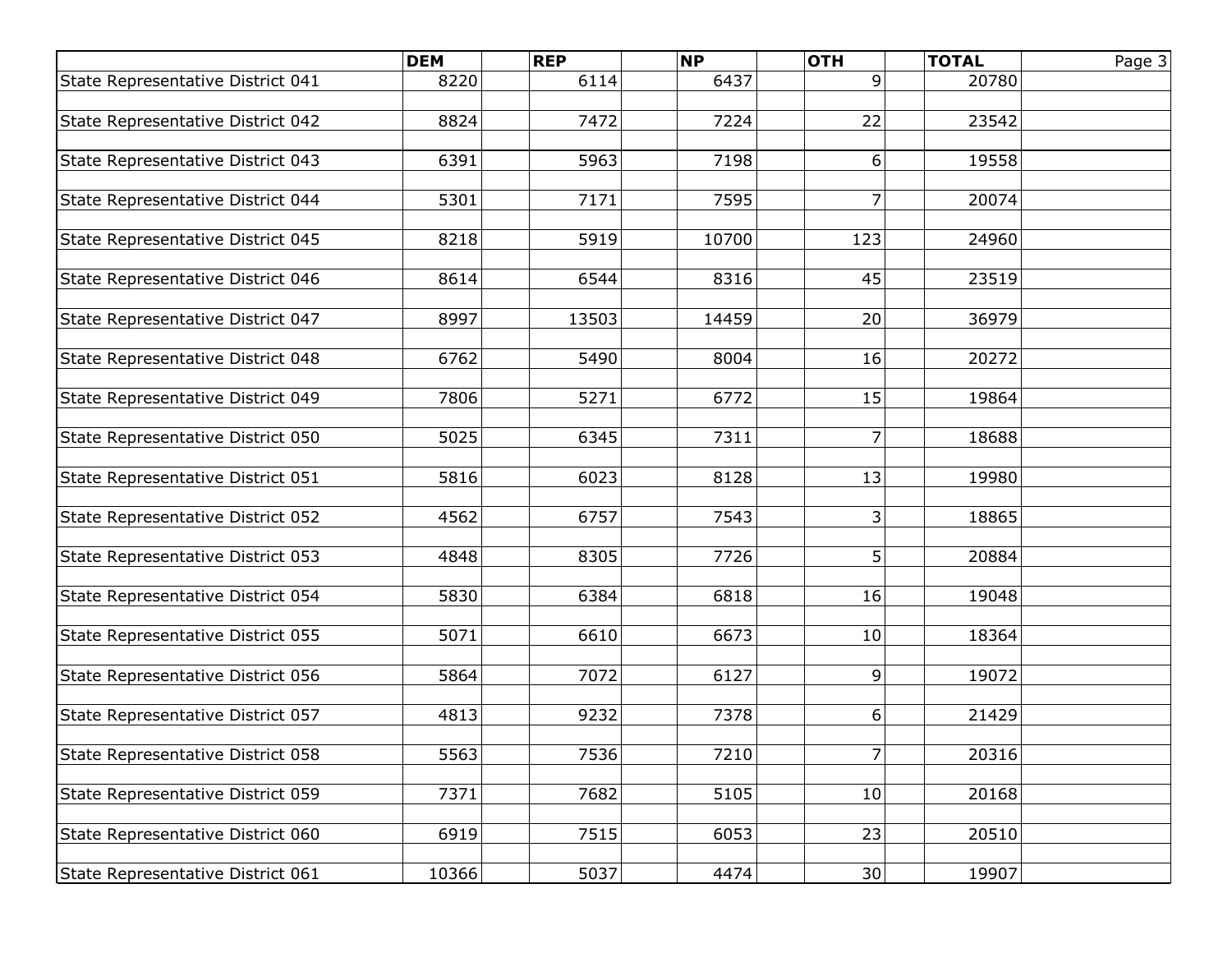|                                   | <b>DEM</b> | <b>REP</b> | <b>NP</b> | <b>OTH</b>     | <b>TOTAL</b> | Page 4 |
|-----------------------------------|------------|------------|-----------|----------------|--------------|--------|
| State Representative District 062 | 8247       | 3295       | 4774      | 22             | 16338        |        |
|                                   |            |            |           |                |              |        |
| State Representative District 063 | 7695       | 9006       | 6323      | 22             | 23046        |        |
|                                   |            |            |           |                |              |        |
| State Representative District 064 | 8819       | 4969       | 5130      | 25             | 18943        |        |
| State Representative District 065 | 7947       | 2889       | 4531      | 29             | 15396        |        |
|                                   |            |            |           |                |              |        |
| State Representative District 066 | 8650       | 2102       | 3839      | 33             | 14624        |        |
|                                   |            |            |           |                |              |        |
| State Representative District 067 | 9304       | 4897       | 5953      | 20             | 20174        |        |
|                                   |            |            |           |                |              |        |
| State Representative District 068 | 8786       | 3867       | 4982      | 17             | 17652        |        |
|                                   |            |            |           |                |              |        |
| State Representative District 069 | 9332       | 12464      | 9630      | 27             | 31453        |        |
| State Representative District 070 | 8528       | 10571      | 8644      | 39             | 27782        |        |
|                                   |            |            |           |                |              |        |
| State Representative District 071 | 6156       | 8860       | 7904      | 5              | 22925        |        |
|                                   |            |            |           |                |              |        |
| State Representative District 072 | 5944       | 7072       | 6859      | $\overline{7}$ | 19882        |        |
|                                   |            |            |           |                |              |        |
| State Representative District 073 | 7219       | 8046       | 8221      | 9              | 23495        |        |
|                                   |            |            |           |                |              |        |
| State Representative District 074 | 7981       | 7495       | 8023      | 22             | 23521        |        |
|                                   | 6879       | 6859       | 7605      | 20             | 21363        |        |
| State Representative District 075 |            |            |           |                |              |        |
| State Representative District 076 | 6052       | 6664       | 8205      | 8              | 20929        |        |
|                                   |            |            |           |                |              |        |
| State Representative District 077 | 11982      | 4643       | 10826     | 106            | 27557        |        |
|                                   |            |            |           |                |              |        |
| State Representative District 078 | 13916      | 4404       | 8327      | 59             | 26706        |        |
|                                   |            |            |           |                |              |        |
| State Representative District 079 | 6063       | 5948       | 8370      | $\overline{7}$ | 20388        |        |
|                                   |            |            |           |                |              |        |
| State Representative District 080 | 6253       | 6457       | 7731      | 3 <sup>1</sup> | 20444        |        |
| State Representative District 081 | 7682       | 6420       | 8727      | 12             | 22841        |        |
|                                   |            |            |           |                |              |        |
| State Representative District 082 | 6236       | 8424       | 9649      | 9 <sup>1</sup> | 24318        |        |